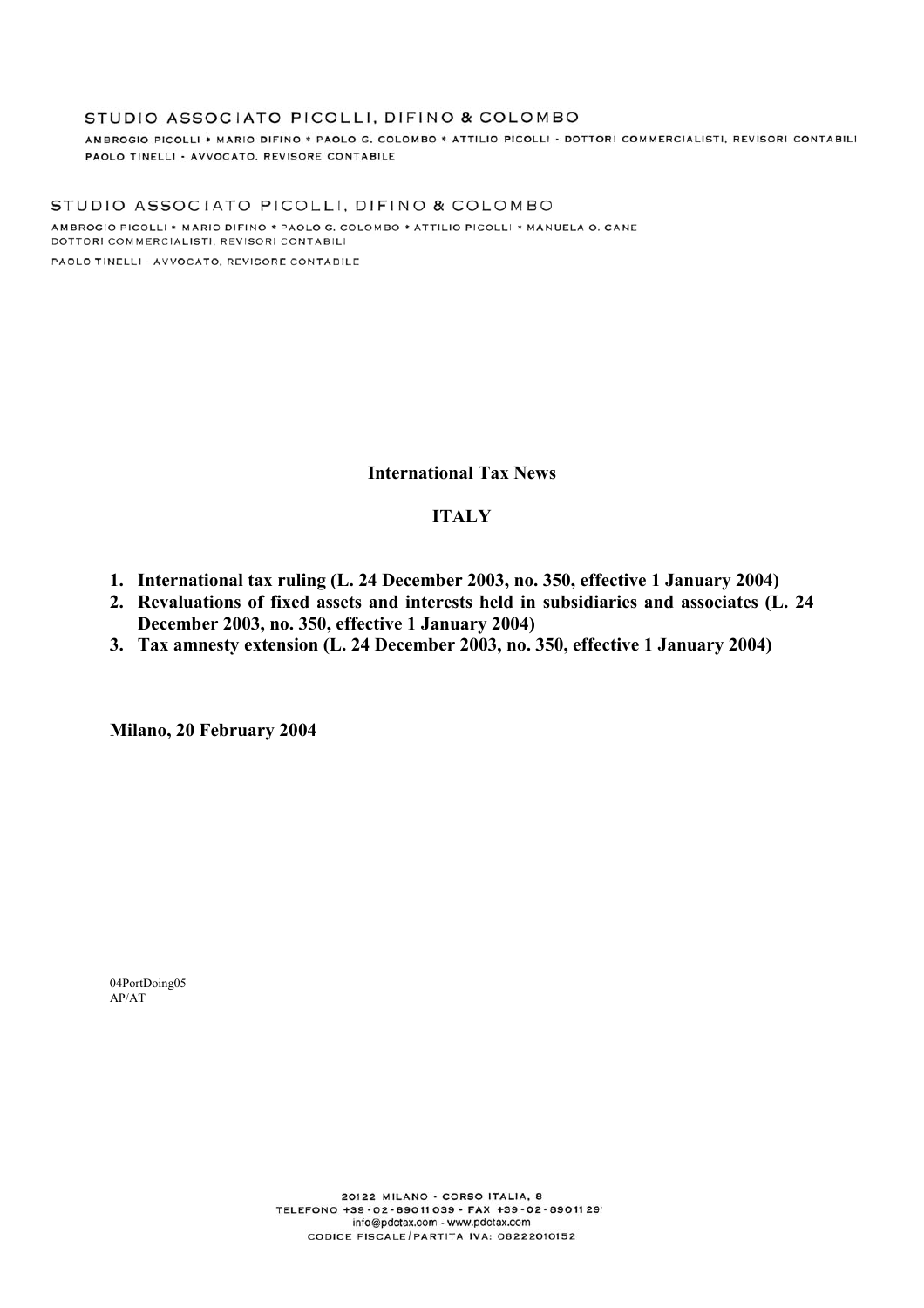## STUDIO ASSOCIATO PICOLLI, DIFINO & COLOMBO

### **1. International tax ruling (L. 24 December 2003, no. 350, effective 1 January 2004)**

Companies carrying out international activities are entitled to enter with Italian tax Authorities into an agreement in respect of:

- transfer prices
- interest
- dividends
- royalties

The agreement is binding for both parties for the fiscal year in which the agreement is entered and for the two following years.

The Italian Tax Authorities are supposed to promptly provide the foreign Tax Authorities involved with said agreement.

### **2. Revaluations of fixed assets and interests held in subsidiaries and associates (L. 24 December 2003, no. 350, effective 1 January 2004)**

Any enterprise can revalue its fixed assets (tangible and intangible except goodwill), as well as interests held in subsidiaries and associates by paying a substitute tax on the amount of the revaluation as follows:

- 19% for depreciable assets
- 15% for non depreciable assets (namely land and interests held in subsidiaries and associates)

Assets eligible for revaluation are those recognised on the Financial Statements closed no later than 31 December 2002. The revaluation should be recognised on the Financial Statements closed after 31 December 2002.

Provided that in most circumstances extraordinary income from the sale of interests held in any participated company carrying on business activity is not subject to taxation under the participation exemption concept (effective from tax periods beginning on or after 1 January 2004), under normal circumstances it is not convenient to pay the 15% substitute tax on interests held in subsidiaries and associates.